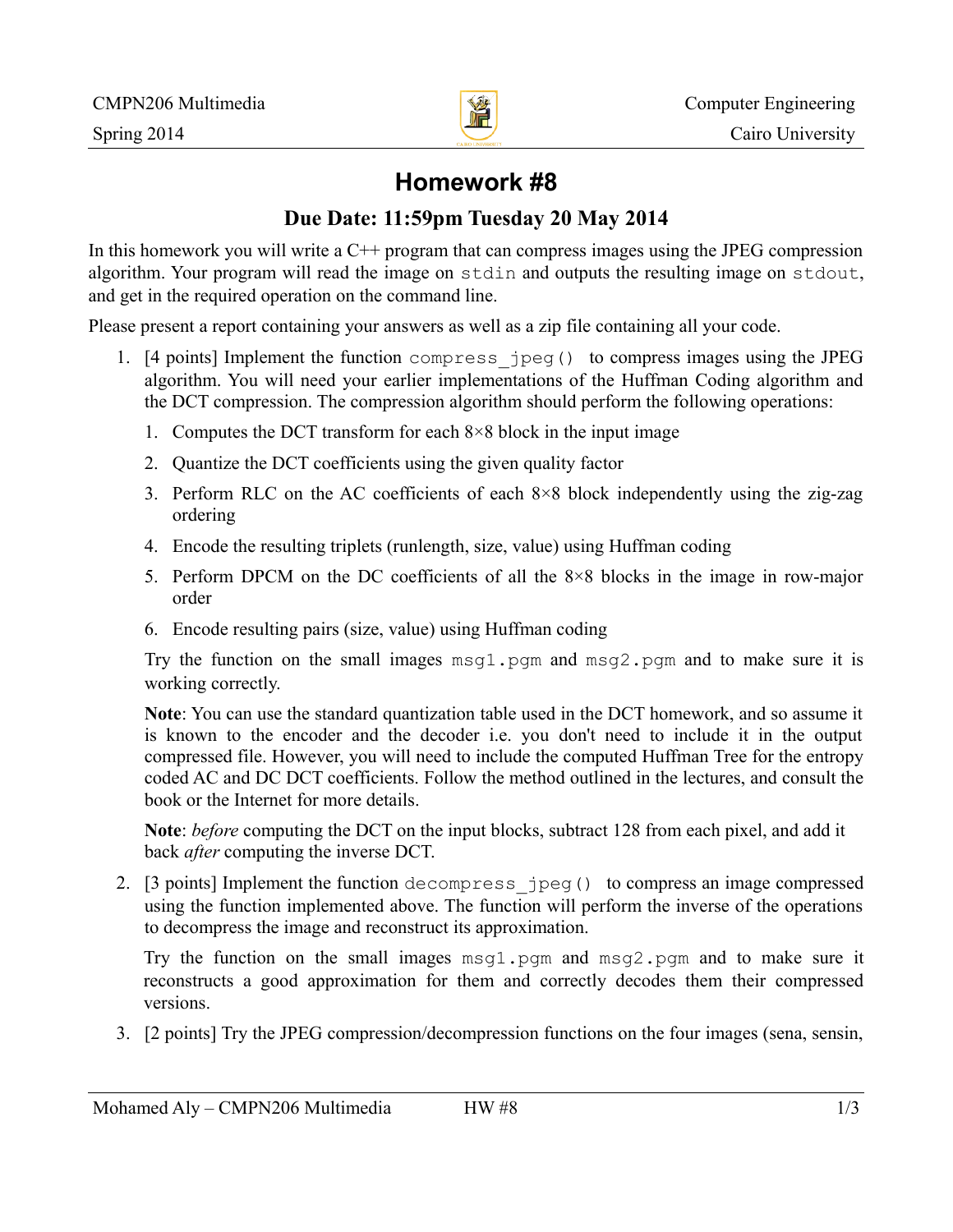earth, omaha) using different quality values (*quality* = 0.1, 0.5, 1, 10). Compare the compressed file size to the JPEG compression/decompression in the Linux program convert (which is part of the ImageMagick package) with different quality levels (25%, 50%, 75%, 90%). Comment on the image quality and file sizes produced from both algorithms.

## *Command Line*

You need to modify the main file hw08.cpp to include the required functionality. Your program should be named hw08, and should be called as follows:

• To compress an image with JPEG and output the representation of the compressed image on the stdout:

./hw08 -compress q < input.ppm

where  $q$  is the input quality value, the input image is called input.ppm and the output is written to stdout. For example, to compress msq1.ppm, with quality  $q = 1$ , you could run:

./hw08 -compress 1 < msg1.pgm

• To decompress and image compressed with  $-\text{compress}$  above and output the reconstructed image to the stdout:

./hw08 -decompress < input.ppm

where the input compressed image is called input.ppm and the output is written to stdout. For example, to compress/decompress the image msg1.ppm, you could run:

./hw08 -compress  $1 \lt msq1.pqm$  ./hw08 -decompress